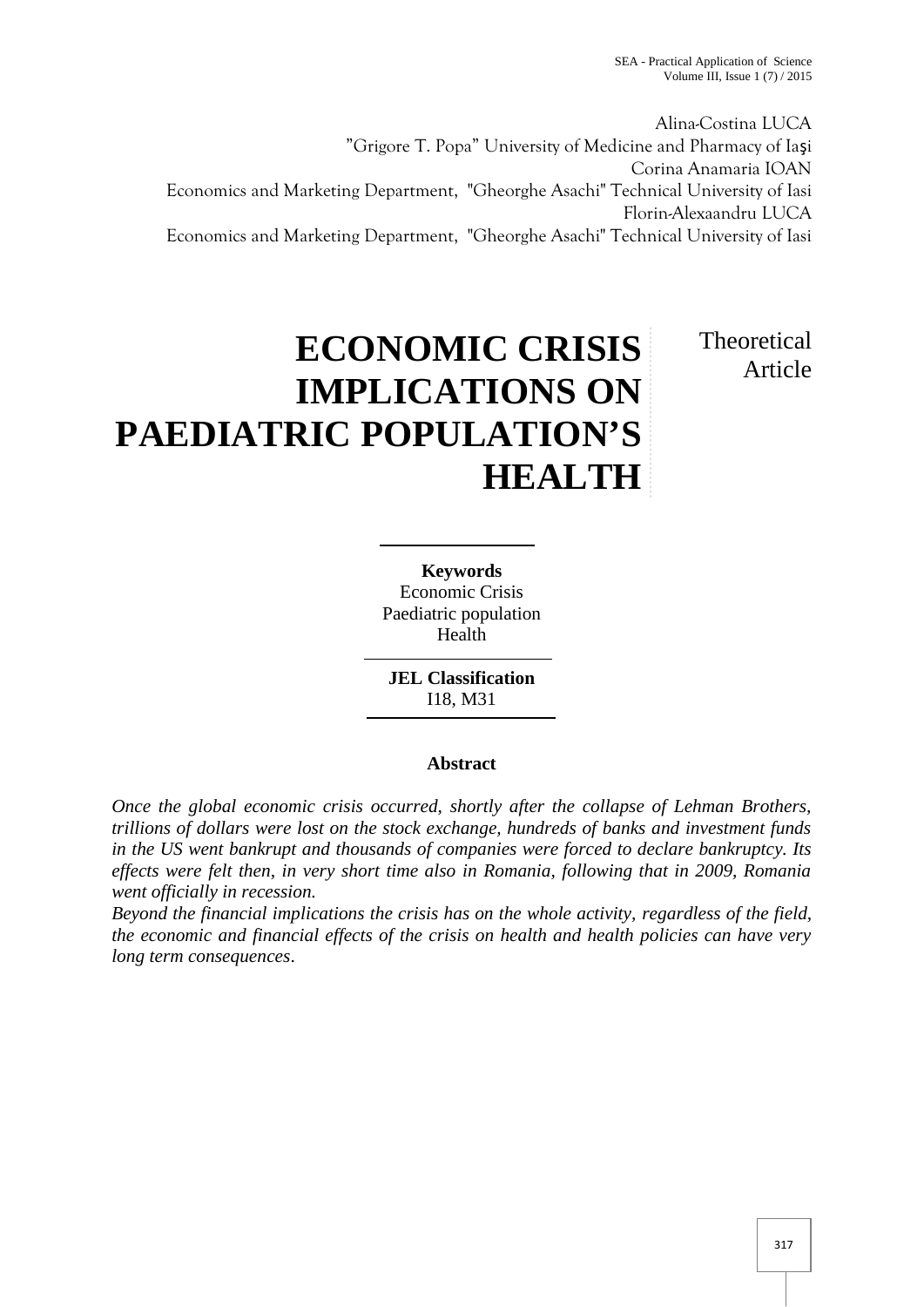According to the Romanian Academy, Institute "Iorgu Jordan" (2001), the economic crisis is defined as a critical time representing the sudden change of someone's physical and mental state (shown by reactions, etc. unusual gestures, time or dangerous phase (crucial) for passing trade, industry or finance of a state, tension period, of disorder (often decisive) in the life of a society.

Reported to difficult periods in the history of economic and financial issues, experts have concluded that the financial crisis in the US and other countries is by far the most serious shaking of international finance since the Great Depression of 1929-1933. However, CR CIUN (2012) opines that the current crisis is different from the Great Depression by the fact that the financial system was not allowed to collapse, thus being artificially fed. In the midst of the deepest financial crisis since the Great Depression, the instability of the global financial system is quite obvious.

The effects of the crisis were felt immediately in Romania. According to Mugur Isarescu, in Romania, the response to adverse effects of the crisis cannot be similar to that expressed by some European countries or the US. There are some differences between the Romanian economy and these economies, which do not allow for copying the package of measures developed there. In essence, it is about the fact that the Romanian economy has a large current account deficit, indicating its dependence on external financing. We have to choose between orderly reduction of the deficit or its reduction by the market under the current conditions of tension and distrust, with dramatic consequences for the exchange rate and economic growth (Isarescu, accessed April 2, 2015).

On the other hand, Marinas (2010) says that the effectiveness of fiscal policy is not only dependent on the influence of the recession on consumer behaviour / investment of businesses, but also on the amount / debt dynamic economies in recession. In countries characterized by high structural budget deficits accumulated during economic expansion and high public debt services payable during this period will have to promote rather restrictive fiscal measures designed to increase confidence in the ability of foreign creditors to consolidate sustainable public finances.

One of the extremely important areas where the economic crisis is being felt is in the labour market in Romania, the reason being the growth rate of underemployment, due to reduced demand for labour in the country and abroad, especially in countries where Romanian Diaspora is working.

In this respect, Brasoveanu and Obreja (2011) opinion that the labour market, although the Community market proved more resilient to the recession than expected (largely due to short-term policy measures, past reforms and labour hoarding

in some Member States) in all Member States of the EU-27 the unemployment rate increased in 2009 compared to that in 2008, unemployment being negatively associated with the economic and financial crisis.

The lack of a stable income of one or, in some cases, of both parents as a result of job loss (if massive layoffs that occurred at the beginning of the crisis) resulted:

 $\triangleright$  psychological and psychiatric problems - depression; anxiety; tend to manifestations of autolytic nature (suicide attempt).

 $\triangleright$  Increasing the rate of abandonment and institutionalization of children.

 impossibility of providing a healthy diet with the occurrence either of obesity (fast food products can be more affordable than a balanced diet, rich in fruits and vegetables) or protein-calorie malnutrition (anorexia, deficiencies of micronutrients*).*

 $\triangleright$  childhood obesity and juvenile is a medical problem, social and cultural, reaching epidemic proportions worldwide.

Children with body mass index equal to or greater than the 95th percentile are defined as obese and those with body mass index between 85 and 95 percentiles are involved in overweight category.

The overall prevalence of overweight and obesity in children and adolescents has increased substantially from 4.2% in 1990 to 6.7% in 2010.

It is expected that the prevalence of childhood obesity in 2020 will reach 9.1% (approximately 60 million).

The prevalence of childhood obesity in Africa in 2010 was 8.5% and it is expected that 2020 will be 12.7%. In Asia, the prevalence is low, only 4.9% in 2010, but the number of affected children is higher (18 million). In America, between 16 and 33% of children are obese.

In Romania, according to the World Health Organization, a Romanian in four is obese. In terms of childhood obesity, Romania ranks third in Europe.

Childhood obesity has a major impact on all systems in the body and is associated with risk factors for cardiovascular disease and accelerated atherosclerotic processes, including hypertension, dyslipidemia, atherosclerosis, metabolic syndrome and cardiac structural and functional changes. Childhood obesity leads to atherosclerotic disease in vascular structures most affected being the aorta and coronary arteries.

In a survey conducted on 188 overweight and obese patients who were admitted to the Paediatric Clinic - Department of Cardiology Emergency Clinical Hospital for Children St. Mary Iasi, between 1 January 2006 and 1 January 2011, there was observed: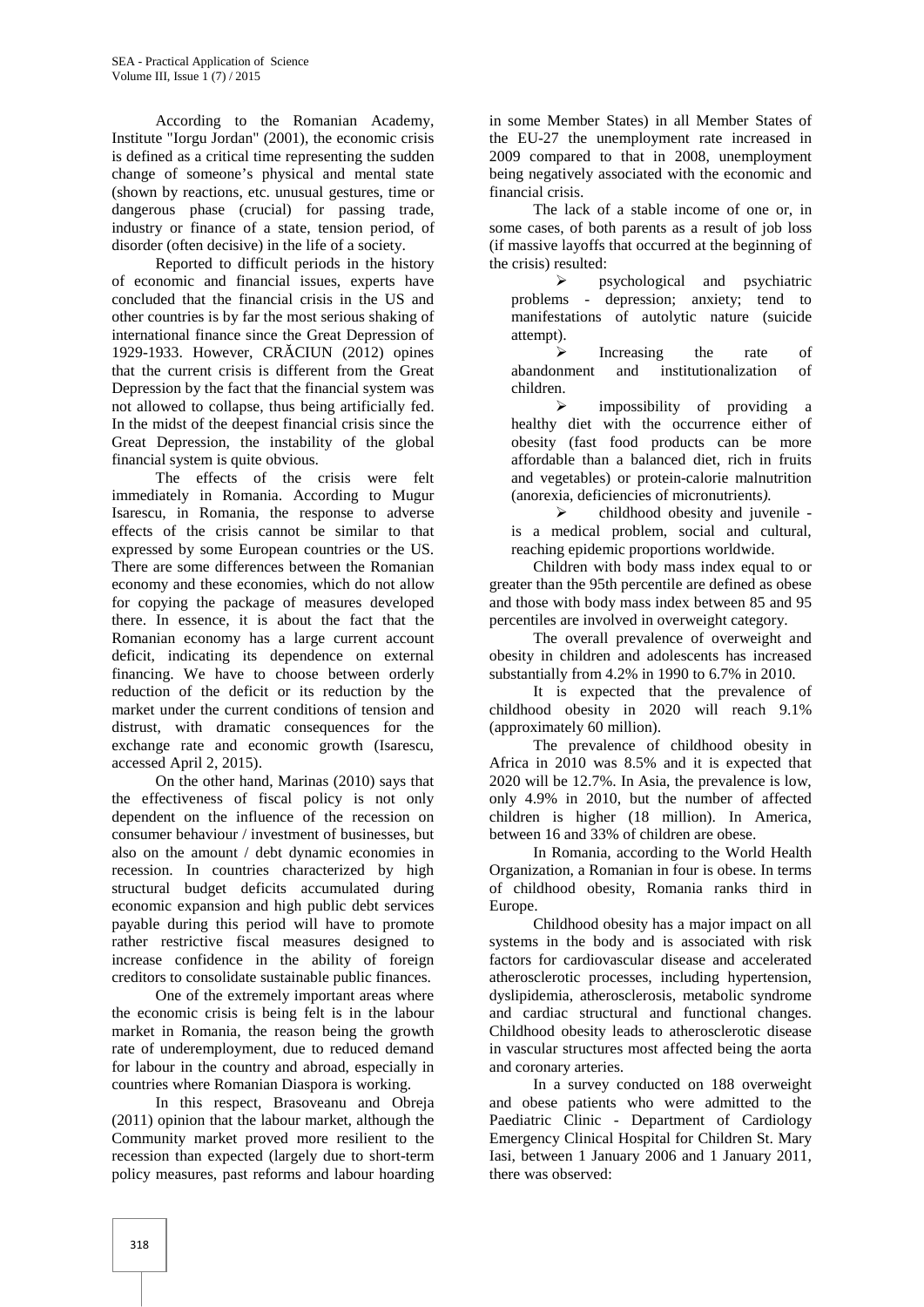• that an increased incidence of overweight and obesity occurs especially in the age group 7-13 years.

 Obesity prevalence is higher in urban areas (58%) than in rural areas due to unhealthy eating fast food.

 Obesity prevalence is higher in women (59%) than males.

 A percentage of 37% of patients have hypertension, and among them 21% borderline type and 16% manifest:

 Changes in the eye fundus associated with hypertension were detected in 5% of patients.

• The presence of hypertrophic cardiomyopathy was objectified at a rate of 12% of the studied subjects.

 A percentage 8% of subjects associate to hypertension and elevated cholesterol, and 5% have hypercholesterolemia without presenting high blood pressure.

• Only 4% of the subjects associate elevated blood pressure values with hypercholesterolemia and hypertrophic cardiomyopathy.

Anorexia nervosa is according to Bloj GRECU (2009) defined as a psychopathological syndrome of varied aetiology, characterized by self-imposed limitation, elective and drastic diet, which leads to a marked loss of body weight, metabolic disorders, severe electrolyte imbalances that can be life danger. Positive diagnosis of anorexia nervosa is based on the symptomatic triad: anorexia, significant weight loss and amenorrhea (amenorrhea equivalents for men: reduced libido and erection) and the absence of organic aetiology of mental disorders (depressive disorders, schizophrenia, etc.) . Anorexia nervosa usually begins in puberty and adolescence, rarely before the age of 10 years and over the age of 30. The symptoms of anorexia nervosa are:

• significant decrease in weight

- obsession on body shape and weight
- hair loss, dry skin, brittle nails
- Tingling in extremities hands and feet
- Dizziness, even fainting
- Palpitations irregular heart beat
- Difficulty in memorizing
- constipation, stomach pain

• The disappearance of the menstrual cycle to women

 Termination of physical development in children and adolescents - growth in height is stopped

• low tension

Anaemia, dyslipidemia.

Also, due to stress, food, a weak health system increased the number of abortions to births of babies with birth defects or malignopathy, or intrauterine growth retardation.

Job insecurity is also associated with drug addiction, with the increasing rate of suicide and heart disease, mental disorders especially to those from disadvantaged groups

In fact, it is described that job insecurity term acts as a stress factor which increases the disease the absence of the use of health care services.

Also the lack of an income or a job in the country resulted in the departure of a large number of people abroad, with devastating effects on families.

There were increases in cases of depression, of school abandonment, the unravelling of the family or even suicide among school children, but especially for teenagers.

The economic crisis in Romania has, among other things, insufficient funds allocated to the education system.

Due to the economic crisis, the number of poor children in Romania reached 350,000, and school dropout rate has tripled, according to representatives of World Vision Romania (http://www.worldvision.ro/\_downloads/allgemein/ Raport\_anual\_WorldVision\_2013.pdf)

Thus, approximately 40,000 children, mostly from rural areas, have quit each year, from going to school.

According to GYÖNÖS (2011), the specialized language provides a difference between the terms "early school leaving" and "school dropout". The term "early school leaving" includes giving up all forms of education and training before completing upper secondary education or equivalent education and training (upper secondary education, grades XI - XII / XIII, preceded, if necessary, by year completing) until "dropout" is used with a narrower sense: it refers to the interruption of an ongoing course in general or vocational education and training.

The economic crisis has resulted indirectly increase of school absenteeism by 10% and according to UNICEF statistics, the numbers are growing. Besides shortages of material order that children who choose school dropout feel, family educational model, family disorganization and lack of jobs are among the factors leading to school drop.

Another area affected during the economic crisis was represented by health system.

Therefore, the lack of income has prevented: presentation to the family doctor for

consultation, Failure to achieve correctly rickets prophylaxis in anaemia

• The impossibility of purchasing certain vaccines required for national vaccination scheme (in 2013 for a period of 4-5 months the BCG vaccine - need to vaccinate newborns against TB was absent in the country).